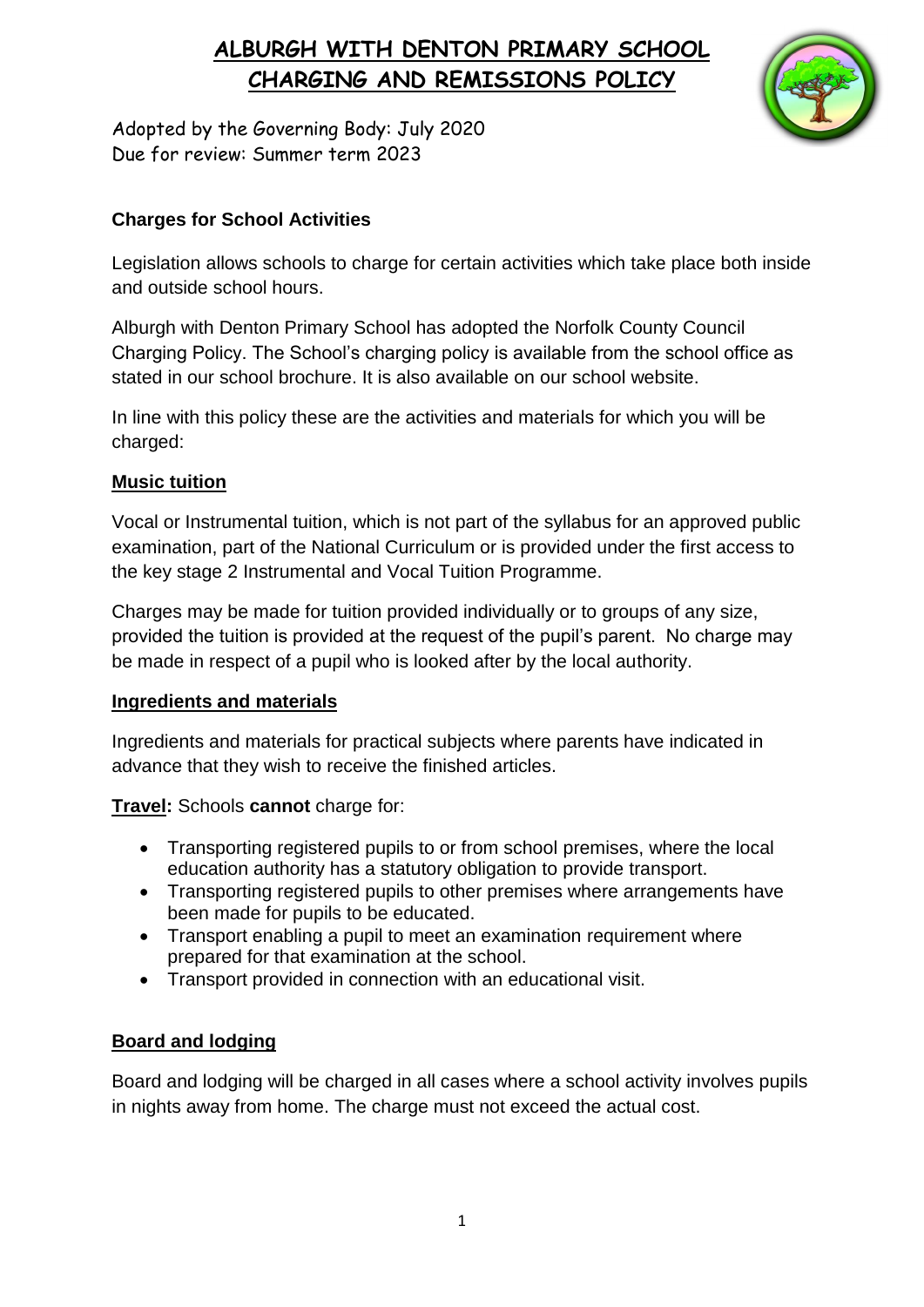# **ALBURGH WITH DENTON PRIMARY SCHOOL CHARGING AND REMISSIONS POLICY**



Adopted by the Governing Body: July 2020 Due for review: Summer term 2023

## **Activities outside school hours**

A charge can be made for all non-residential activities, which take place wholly, or more than 50% outside school hours, where the child's participation has been agreed in advance by the parents. The charge can include the cost of travel, entrance fees, insurance, books, equipment and any staff (teaching or non-teaching) engaged specifically for the activity.

**Residential trips** - a residential trip is deemed to take place outside school hours if the number of 'missed' school sessions is less than 50% of the number of half days taken up by the trip.

For example:

Pupils are away from noon on Wednesday to 9pm on Sunday. This counts as 9 half days including 5 school sessions, so the visit is deemed to have taken place during school hours.

Schools **cannot** charge for:

- Education provided on any visit that takes place during school hours.
- Education provided on any visit that takes place outside school hours if it is part of the national curriculum, part of a syllabus for a public examination the pupil is being prepared for at the school or part of religious education.
- Supply teachers to cover for those teachers who are absent from school accompanying pupils on a residential visit.

Schools can ask parents for voluntary contributions towards the cost of:

- Any activity taking place during school hours
- School Equipment
- General School Funds

Children of parents unwilling or unable to contribute may not be discriminated against. If insufficient voluntary contributions are received, with no alternative method to make up the shortfall, the activity will be cancelled. Parents will be made aware from the outset of the possible cancellation of an activity if insufficient voluntary contributions are received.

Public Examinations - charges are made for the entry of a pupil for a prescribed examination for which he/she has not been prepared by the school, or where the pupil entered for examinations in the same subject with two examination boards.